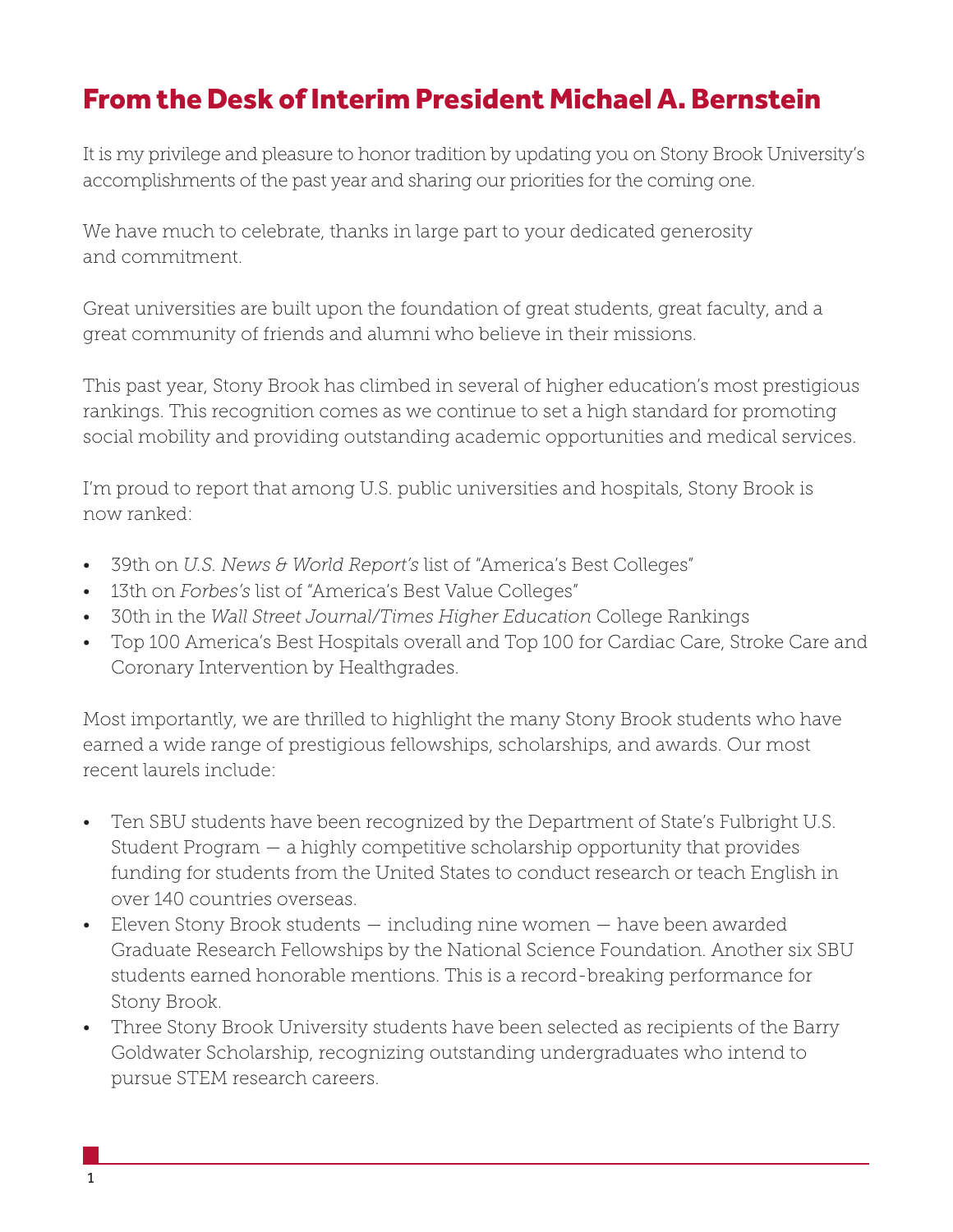• Fourteen Stony Brook University students received the 2019 Chancellor's Award for Student Excellence at a ceremony in Albany, New York, on April 24. The award recognizes graduating seniors who have demonstrated campus leadership, academic excellence and service to their communities.

## Creating Impact and Advancing Our University's Reputation

Our faculty members are the lifeblood of this institution, and they keep Stony Brook at the forefront of academia. I am delighted to showcase the following faculty achievements.

**Peter van Nieuwenhuizen**, SUNY Distinguished Professor of Physics in the College of Arts and Sciences and the C.N. Yang Institute for Theoretical Physics, received a Special Breakthrough Prize in Fundamental Physics for the "invention of supergravity, in which quantum variables are part of the description of the geometry of spacetime." This is the second time in the award's seven-year history that a Stony Brook faculty member has been recognized. This honor — funded by some of the brightest minds in science and technology, including Mark Zuckerberg and Yuri Milner — follows the Breakthrough Prize for Mathematics received in 2014 by Sir Simon Donaldson of the Simons Center for Geometry and Physics.

Howardena Pindell, Professor of Art in the College of Arts and Sciences, has earned numerous recognitions this year. First, she received the 2019 Distinguished Artist Award for Lifetime Achievement by the College Art Association. She also received the George Wittenborn Memorial Book Award for *What Remains to Be Seen*, as well as an Honorary Doctorate of Fine Arts from the Maryland Institute College of Art (MICA). This fall, Professor Pindell will be awarded the 2019 Archives of American Art Medal by the Smithsonian.

**Ken A. Dill**, SUNY Distinguished Professor in the Departments of Chemistry and Physics and Astronomy and the Louis and Beatrice Laufer Endowed Chair of Physical and Quantitative Biology, was awarded the American Physical Society's 2019 Max Delbrück Prize in Biological Physics for his independent contributions to a new view of protein folding.

Sir Simon Donaldson and Professor of Mathematics Xiuxiong Chen are two of three awardees of the American Mathematical Society's 2019 Oswald Veblen Prize in Geometry. The Veblen Prize is awarded for outstanding research work in geometry or topology.

Most recently, two Stony Brook faculty members received the Presidential Early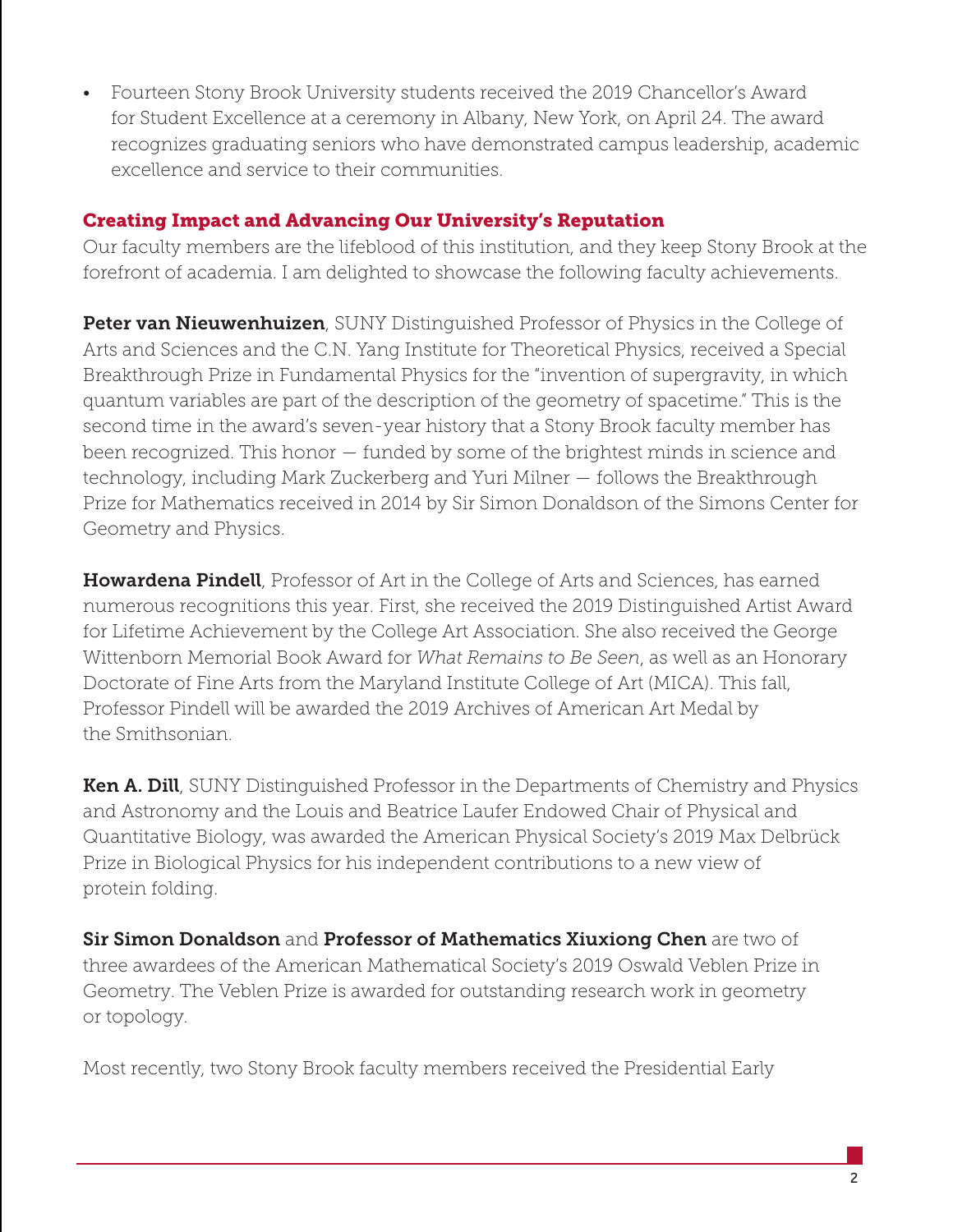Career Award for Scientists and Engineers — the highest honor bestowed by the U.S. government on outstanding scientists and engineers in the early stages of their careers. The honorees are **Sandeep Mallipattu, MD**, the Dialysis Clinic, Inc.-Martin Liebowitz Professor of Nephrology in the Renaissance School of Medicine, for his research in chronic kidney disease, and **Joanna Kiryluk, PhD**, Associate Professor of Physics and Astronomy in the College of Arts and Sciences, for her research on the origins of the universe's most powerful cosmic accelerators.

Thanks to friends and alumni like you, Stony Brook can continue to provide more students with access to excellence in our classrooms, labs, and cultural venues. I am also excited to share the notable achievements attained by our athletic programs. For the first time in the University's history, Stony Brook Athletics captured the America East Conference Commissioner's Cup, honoring the conference's most successful athletic program across all sports. Stony Brook student athletes captured six regular season conference titles during the 2018-19 academic year, winning conference tournaments in volleyball, baseball and women's lacrosse.

## Looking Ahead and Aiming for Optimum Impact

We never waver from our mission as a public research university to advance knowledge and provide an exceptional college experience at a great value.

Stony Brook's **Advanced Energy Research and Technology Center** will be the home of — and will play a key role in — a nationwide research and development consortium for the offshore wind industry. The consortium will collaborate with related industries, research laboratories, and other states.

Stony Brook University is also joining an elite roster of national institutions in a new business development feeder system spearheaded by the U.S. Department of Health and Human Services. The Biomedical Advanced Research and Development Authority will foster the development of new health security protocols for preparedness to respond to threats ranging from chemical attacks and radiological terrorism to pandemic influenza and other biological outbreaks.

As the Class of 2023 arrives on our campus, we strive to provide these students with a high-quality and enriching university experience. We are investing in resources to ensure they can graduate on time, minimize their student debt, and be well prepared to excel at Stony Brook and beyond. I look forward to sharing more about how you help our students go further, faster.